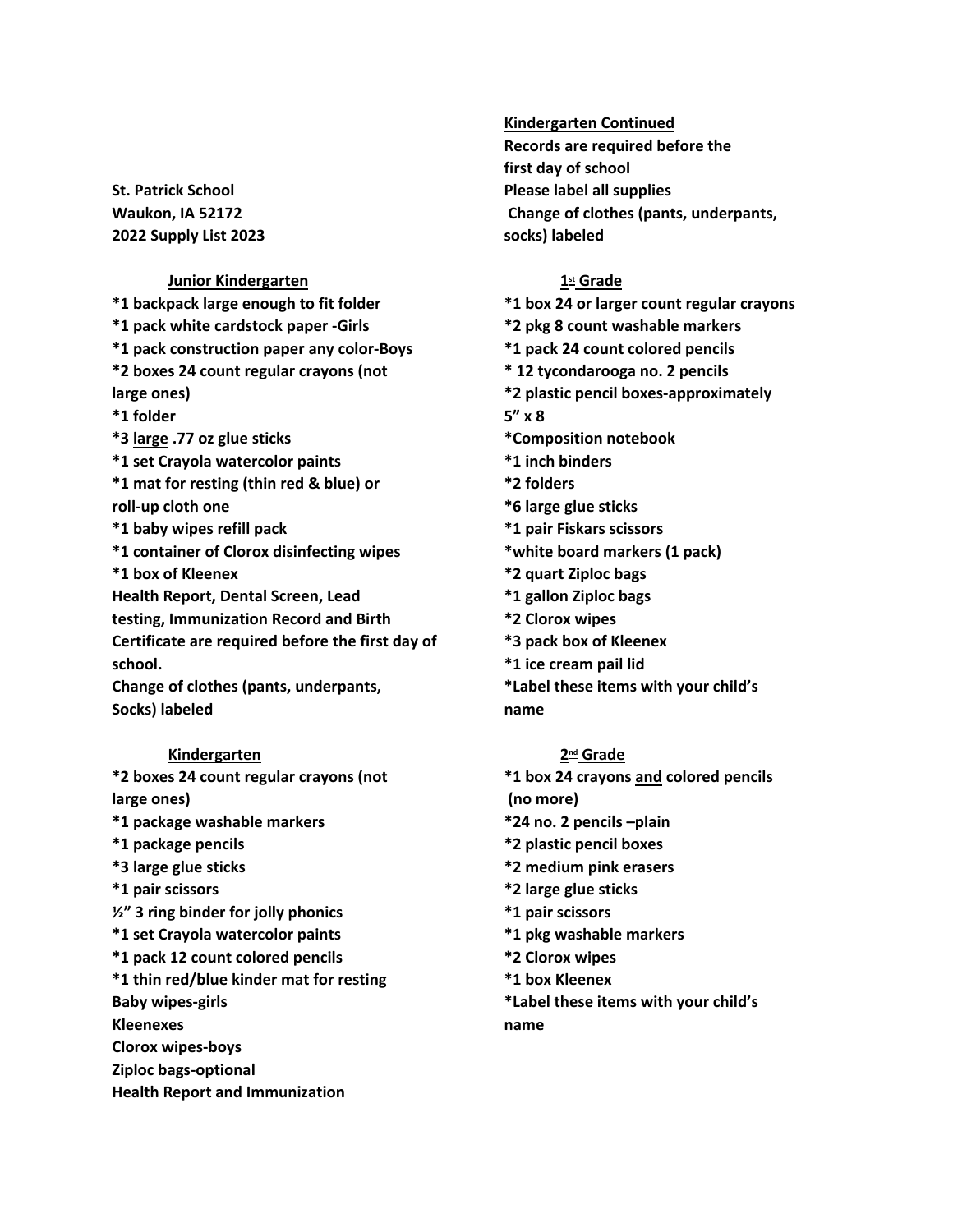**3rd Grade \*1 box 24 crayons and colored pencils \*1 pkg markers \*12 plain no. 2 pencils \*1 zipper or plastic pencil case \*1 big eraser \*1 glue stick \*1 bottle of white glue \*1 notebook wide-rule lines \*1 pkg wide-rule lines loose leaf paper \*1 ruler (cm/inch measurements) \*1 pair scissors \*3 plain pocket folders \*headphones or earbuds and computer mouse \*1 box Ziploc bags or disinfectant wipes NO TRAPPER KEEPERS OR BINDERS Label everything with student name except notebooks, folders, bags and wipes**

#### **4th Grade**

- **\*1 box 24 count crayons (no more)**
- **\*1 pkg markers-(optional)**
- **\*1 pkg plain no. 2 pencils**
- **\*2 red pens**
- **\*1 zipper pencil case**
- **\*1 box colored pencils Used a Lot!**
- **\*1 big pencil eraser**
- **\*1 pair scissors**
- **\*2 pocket folders**
- **\*4 wide-lined single subject spiral notebooks**
- **\*headphones or earbuds and computer mouse**
- **\*1 box of Kleenex**
- **\*1 gallon sized box of Ziploc bags or Disinfectant wipes**
- **NO TRAPPER KEEPERS OR BINDERS**
- **5th Grade**
- **\*1 pack markers**
- **\*1 pkg no. 2 pencils \*1 pkg mechanical pencils**
- **\*1 box colored pencils-Used a Lot**
- **\*1 box crayons 24 ct**
- **\*1 big pencil eraser**
- **\* 2 red pens**
- **\*1 highlighter marker**
- **\*1 bottle Elmer's white glue**
- **\*2 glue sticks**
- **\*1 ruler (cm/inch measurements)**
- **\*1 pair scissors**
- **\*5 pocket folders**
- **\*1 pkg wide line loose leaf paper**
- **\*2 single subject notebook**
- **\*headphones or earbuds and computer mouse**
- **\*1 box Kleenex**
- **NO Trapper Keepers or Binders**

#### **6th Grade**

**\*crayons, colored pencils, and/or**

**markers**

- **\*1 pkg no. 2 pencils**
- **\*1 big pencil eraser**
- **\*3 red pens**
- **\*1 ruler (cm and inch)**
- **\*1 pkg dry erase markers**
- **\*1 highlighter marker**
- **\* glue sticks**
- **\*1 pair scissors**
- **\*5 single subject notebooks(1 Blue, 1 Red, 1**
- **Yellow, 1 Black, 1 Green)**
- **\*3 pocket folders**
- **\*headphones or earbuds and computer mouse**
- **\*3 Clorox wipes**
- **\*3 boxes of Kleenex**